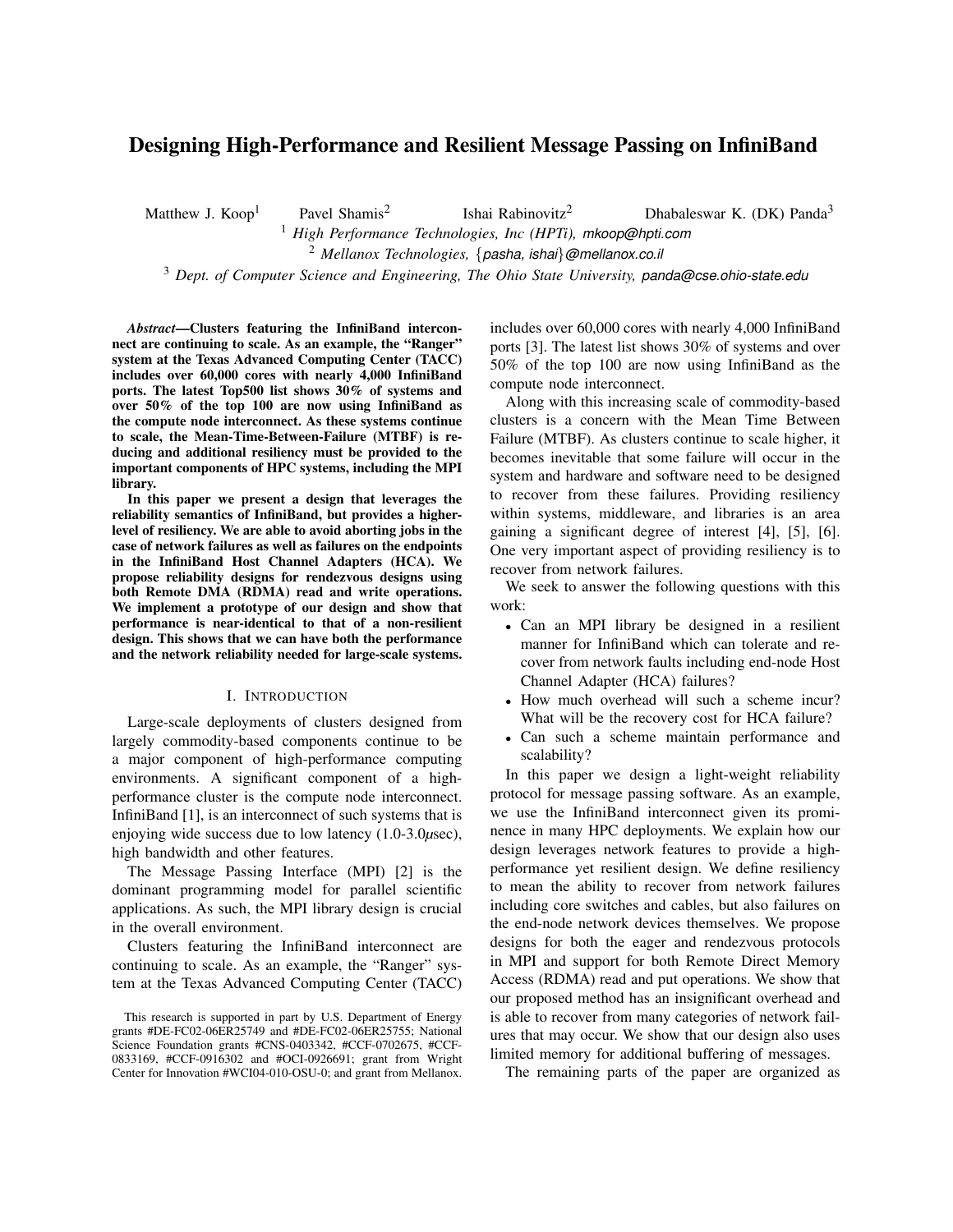follows: In Section II we provide an overview of InfiniBand and then in Section III we describe the reliability semantics and error notification it provides. Our reliability design is presented in Section IV. Section V gives our experimental setup and Section VI is an evaluation and analysis of an implementation of our design. Work related to our design is presented in Section VII. Finally, conclusions and future work are presented in Section VIII.

### II. INFINIBAND ARCHITECTURE

InfiniBand is a processor and I/O interconnect based on open standards [1]. It was conceived as a highspeed, general-purpose I/O interconnect, and in recent years it has become a popular interconnect for highperformance computing to connect commodity machines in large clusters.

Communication in InfiniBand is accomplished using a queue based model. Sending and receiving end-points have to establish a Queue Pair (QP) which consists of Send Queue (SQ) and Receive Queue (RQ). Send and receive work requests (WR) are then placed onto these queues for processing by InfiniBand network stack. Completion of these operations is indicated by InfiniBand lower layers by placing completed requests in the Completion Queue (CQ).

There are four transport modes defined by the Infini-Band specification, and one additional transport that is available in the new Host Channel Adapters (HCAs) from Mellanox: Reliable Connection (RC), Reliable Datagram (RD), Unreliable Connection (UC), Unreliable Datagram (UD), and eXtended Reliable Connection. RD is not available with current hardware.

We will focus our efforts on the RC and XRC transports since they are traditionally the ones used for MPI and other applications over InfiniBand. Additional information on the reliability semantics of these transports is covered in the next section.

### III. INFINIBAND STATES AND RELIABILITY **SEMANTICS**

In this section we first describe the Queue Pair (QP) states followed by a discussion on the reliability semantics of InfiniBand. Lastly, we describe how error states are communicated from the hardware.

# *A. Queue Pair States*

Queue Pairs (QPs) are communication endpoints. In the case of RC, a single QP is a connection to another QP in another process. Each QP has its own state, each with different characteristics. Figure 1 shows the state diagram for each of these states:



Figure 1. Queue Pair State Diagram

- *Reset*: This is the base state of a QP after creation. No work requests can be processed.
- *Init*: After moving from Reset, new receive requests can be issued, but no incoming or outgoing requests are satisfied.
- *Ready to Receive (RTR)*: In this mode a QP can process receive requests, but will not process any outgoing send requests.
- *Ready to Send (RTS)*: This is the working state of the QP. Incoming and outgoing requests are serviced.
- *Send Queue Drain (SQD)*: In this mode send operations will halt except for those that were already underway.
- *Send Queue Error (SQE)*: This state is entered if a completion error occurs when processing an outgoing send request. For Reliable Connection (RC) this state is not used and the QP will directly enter the "Error State" instead.
- *Error*: In this state the QP is "broken" and all requests that have errored out and not completed will be placed onto the CQ.

# *B. Reliability Semantics*

The reliable transports of InfiniBand: Reliable Connection (RC), eXtended Reliable Connection (XRC) and Reliable Datagram (RD) provide certain reliability guarantees. As with other transports, there is both a variable CRC and end-to-end CRC that makes sure that data is not corrupted in transit across the network.

Further, the reliable transports of InfiniBand guarantee ordering and arrival of messages sent. When a message is placed into the Send Queue (SQ), it will not be placed into the Completion Queue (CQ) until the complete data has arrived at the remote HCA. Therefore, upon send completion the sender knows that the data has reached the remote node, but not that the data has arrived in the memory of the other node. This is an important aspect to note. It is not sufficient simply to wait for a send completion if the sender wants to make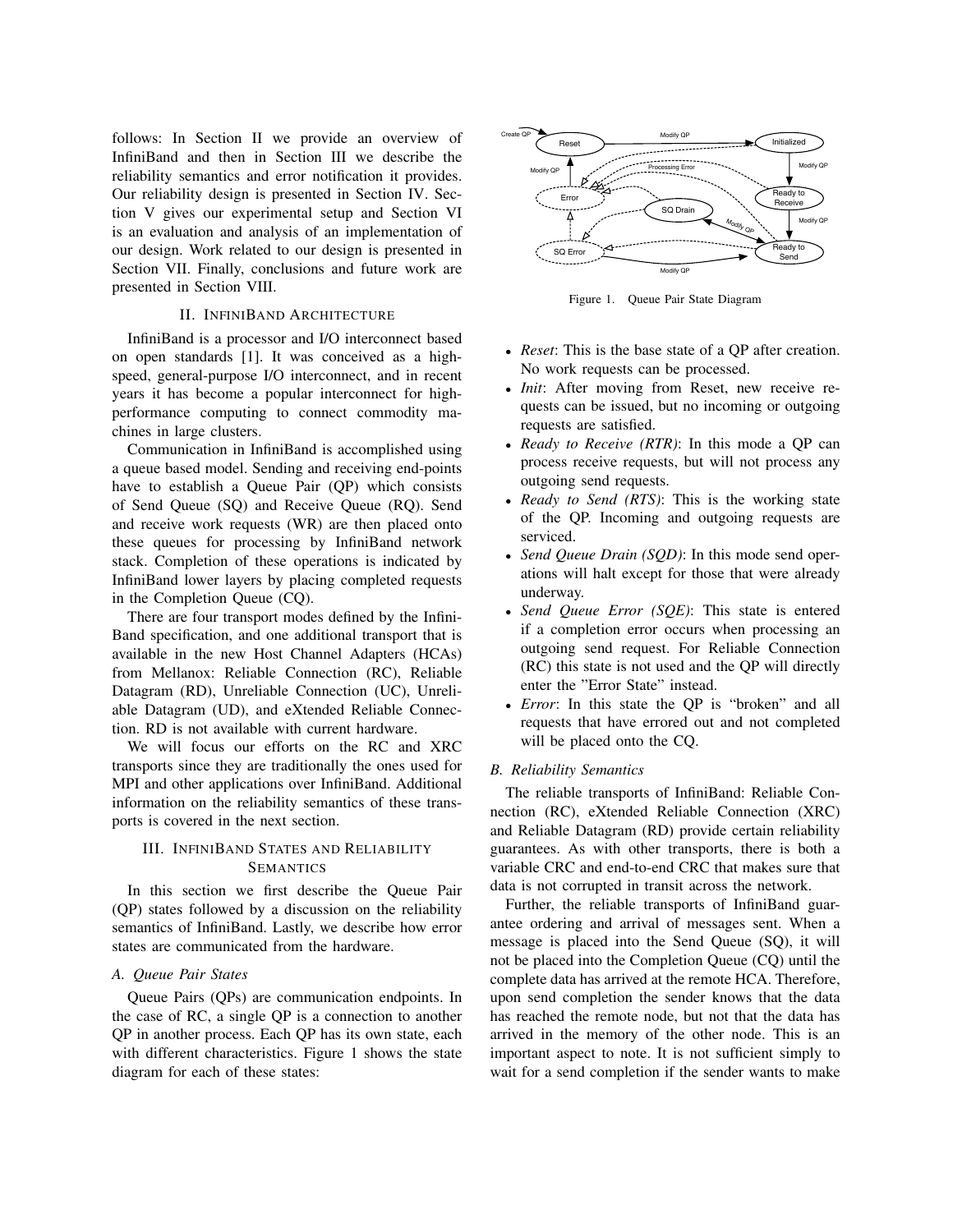sure that data has been placed into the end location. Errors on the HCA or over the PCIe bus may prevent data completion.

Further, the lack of a send completion on the sender does not imply that the receiver has not received the data. For example, the data may be received, however, before the hardware-level ACK message is sent there may become a network partition. In this case the sender QP will move to an error state with that request marked as incomplete.

Note that InfiniBand does provide an Automatic Path Migration (APM) feature that can automatically failover to another network path. In high availability system deployments the alternate path will typically go through separate FRUs (Field Replacable Units) such as cables, switch chips, switch enclosures in the Fabric. Typically an HCA has two ports and both ports are connected to separate fabrics or separate parts of the fabric. Using this approach, however, does not allow trying more than one alternate path, so if this one also fails then the QP will fall into an error state.

# *C. Error Notification*

Errors in InfiniBand are provided both via asynchronous events as well as through the CQ. In many cases the errors will eventually be provided to the CQ, where they can be pulled out and reprocessed if needed. When an error occurs the QP moves into the Error state and must be moved to the Init stage to become usable again.

### IV. DESIGN

The goal of our design is to provide a *resilient* MPI for InfiniBand that can survive both general network errors as well as failure of even the HCA. Further, our goal is to keep the overhead of providing this resiliency at a minimum.

As noted in Section III, the InfiniBand network provides certain guarantees and error notifications when using reliable transports. These guarantees, however, are not enough for an MPI library since send completion does not guarantee the data has been received by the MPI library of the receiver.

#### *A. Message Completion Acknowledgment*

Since InfiniBand completions are not a strong guarantee of data transmission, we must provide message acknowledgments from within the MPI library. Unlike previous work that showed reliability for unreliable transports [7], there is no need for the MPI library to record timestamps and retransmit after a timeout. InfiniBand will signal an error to the upper-level if there has been a failure. With this level of hardware support, the acknowledgment design can have lower overhead. Thus, we only need to maintain the messages in memory until a software-level acknowledgment is received from the receiver.

MPI is generally implemented with two protocols: Eager and Rendezvous. Eager is generally used for smaller messages and can be sent to the receiver without checking if the corresponding receive has already been posted. Rendezvous is used when the communication must be synchronized or there are large messages. In the following paragraphs we describe our designs for these two protocols:

*1) Eager Protocol:* For the eager protocol we follow a traditional mechanism to signal message completion that is common in flow control protocols [8]. The acknowledgment can be piggybacked on the next message back to that process. As shown in Figure  $2(a)$ , this requires no additional messages. If the communication is not bi-directional, then after a preconfigured number of messages or data size an explicit acknowledgment, as shown in in Figure 2(b). Thus, very few additional messages are required.

It is important to note that traditional eager protocol implementations, including the one used in MVAPICH, make a copy of the data to be sent into a registered buffer. Thus, the send buffer is available immediately after the copy and the send operation can be marked complete according to the MPI specification.

In the case of our resilient design, since there are no timeouts the only additional cost in providing this support is to hold onto this temporary message buffer longer. As noted above, since the send operation is already marked as complete there is no additional time required for an eager send operation to complete from the MPI application point of view.

*2) Rendezvous:* When transferring long messages, the usual process of data transfer is to use a zero-copy protocol. These are generally classified into two categories: RPut and RGet. We examine reliability designs for each of these methods.

*RPut*: In this mode the sender notifies the receiver with a Request to Send (RTS) message and the receiver will respond with a Clear to Send (CTS) message that includes the address where the message should be placed. The sender can then perform an RDMA write operation to directly put the message into the memory of the receiver. Normally the sender can mark the send complete as soon as the RDMA write completion is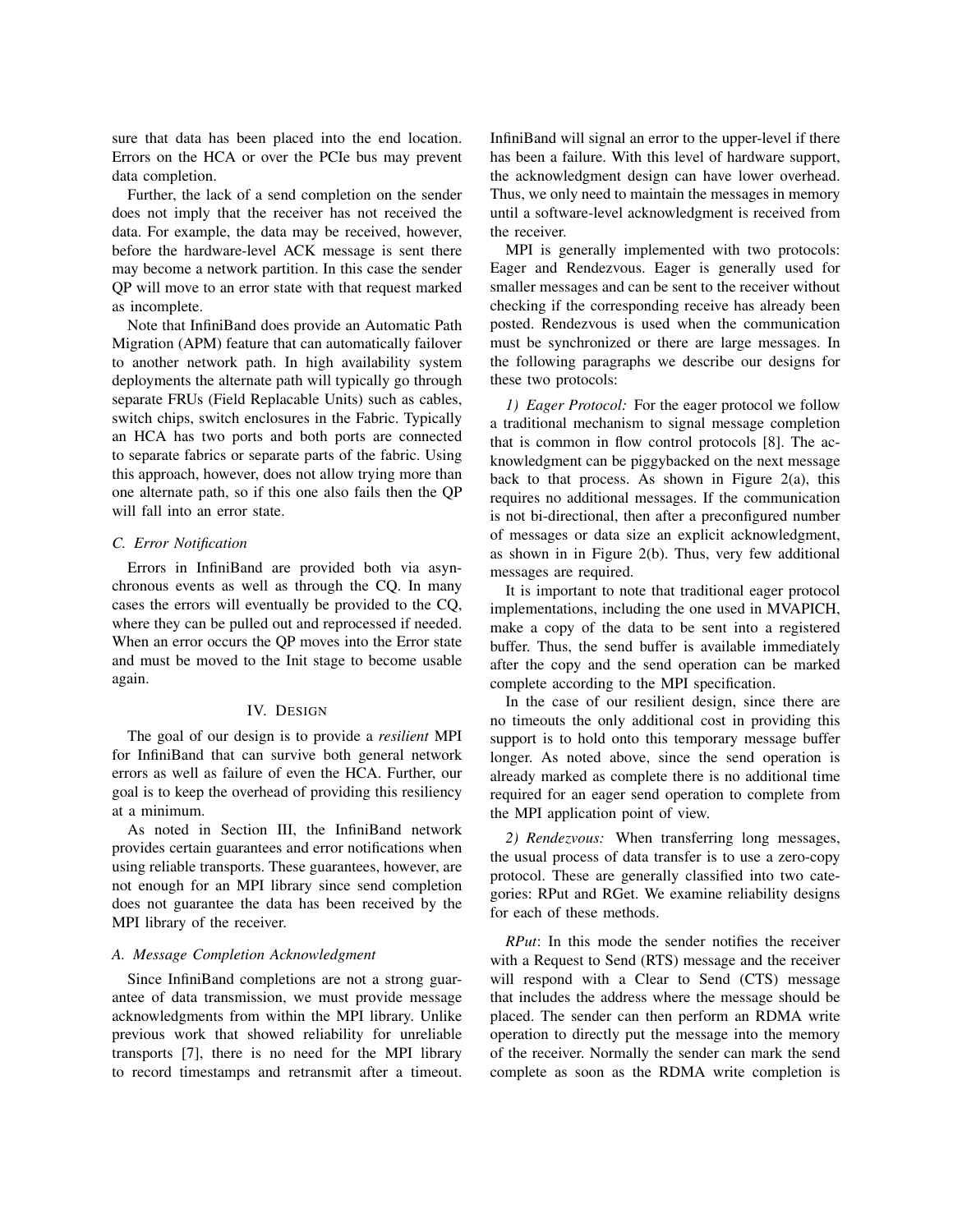

Figure 2. Reliability Protocols

placed in the CQ. With our strengthened semantics though, it cannot be freed until the receiver sends an explicit acknowledgment, as shown in Figure 2(c).

*RGet*: With this protocol the sender sends the source address in the RTS message. The receiver can then do an RDMA read to directly place the data from the source into the destination buffer. Then the receiver sends a finish message (FIN) to the sender. There is no need for an additional ACK in this case. Thus, there should be no additional overhead. In other words, our approach does not modify the original RGet protocol. (Figure 2(d))

### *B. Error Recovery*

There are two main forms of errors that can occur to the MPI library. These can be classified as Network Failures or Fatal Events. Figure 3 shows the basic recovery flow that is attempted in our design.

*1) Network Failure:* In this case the error is internal to the network. It may come in the form of a "Retry Exceeded" error, which can denote either a cable or switch failure or even severe congestion. In this case we should be able to retry the same network path again since it may be a transient issue.

To attempt to reconnect, each side will attempt to send another out-of-band message to the other side. In our prototype, this is done using the Unreliable Datagram (UD) transport where QPs do not fall into the error state due to network errors. If the remote peer replies then the QPs can be repaired and the messages that have not arrived can be re-transmitted. If the remote peer does not respond it could be an internal network failure so we can attempt different paths within the network, with timeouts for each. After a pre-configured length of time the job could be configured to fail.

*2) Fatal Event:* If we receive an asynchronous event from the InfiniBand library of a "Fatal Event" from the HCA meaning it is not able to continue, we attempt to reload the HCA driver. In this case we must unload all InfiniBand resources (QPs, unpin memory). The resources must be freed in order to allow the driver to reset the device and restart itself. After reloading we must recreate most of these resources. Some resources, such as QPs, will be re-created once communication restarts by the connection manager. If the same HCA is not available after a driver reset the library should move connections over to another HCA, if available.

We will then attempt to re-connect with the remote peer. The remote peer will have to reload the connections and memory, but this can be conveyed with control messages.

Note that the sender will interpret a fatal event on the receiver as a Network Failure, so the receiver must reconnect to the sender. In the case of fatal events on both the sender and receiver, reconnect requests must be sent through the administrative network since no InfiniBand resources will be available for either side to reconnect.

# V. EXPERIMENTAL SETUP

Our experimental test bed is a 576-core InfiniBand Linux cluster. Each of the 72 compute nodes have dual 2.33 GHz Intel Xeon "Clovertown" quad-core processors for a total of 8 cores per node. Each node has a Mellanox MT25208 dual-port Memfree HCA. InfiniBand software support is provided through the OpenFabrics/Gen2 stack [9], OFED 1.3 release.

We have implemented a prototype of our design over the verbs interface of the OpenFabrics stack [9]. Our prototype design is designed within the MVAPICH MPI library [10]. Our design uses only InfiniBand primitives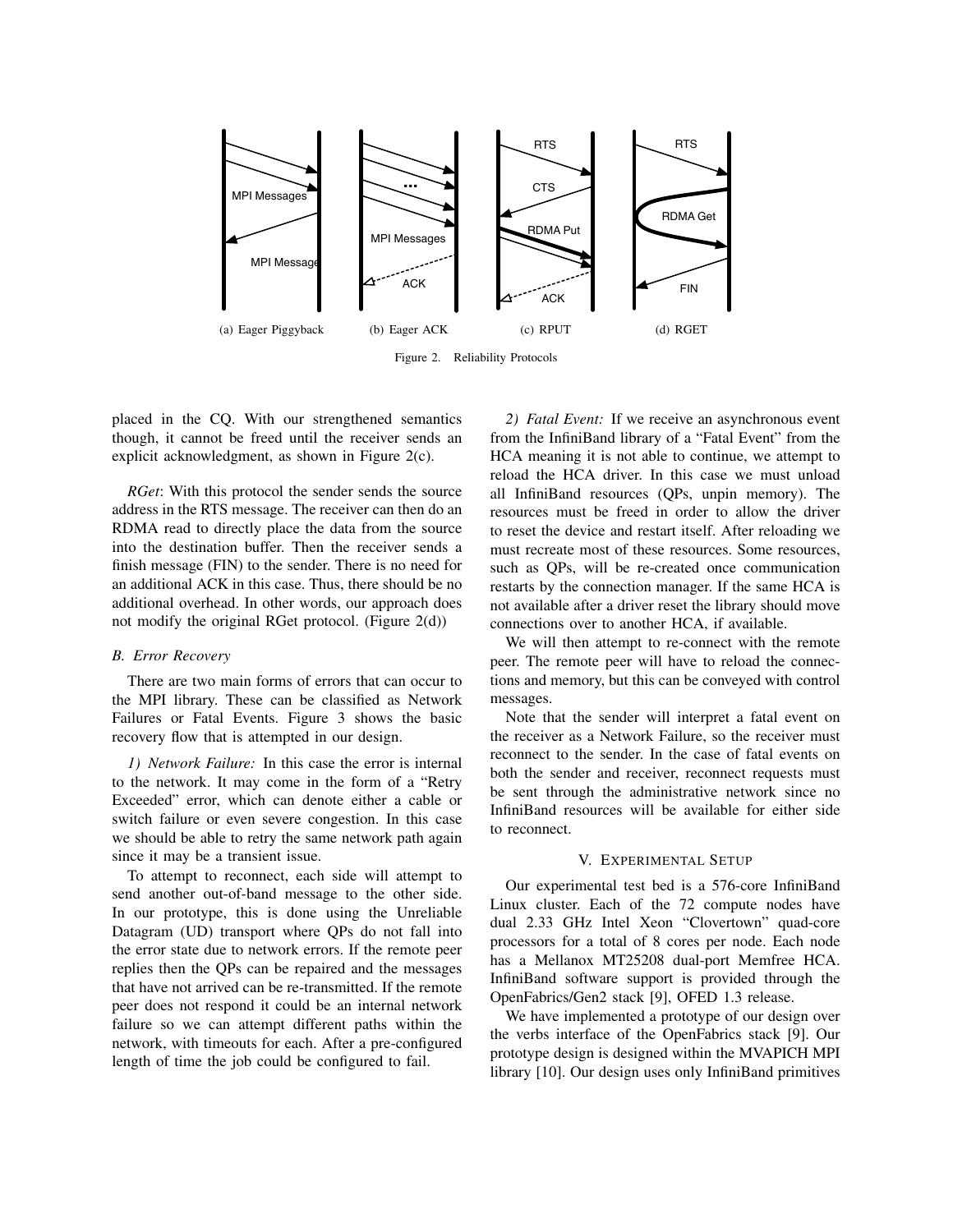

Figure 3. Recovery Flow Chart: Upon failure, a reconnect request will take place out-of-band. If this fails or if a fatal HCA event was received then attempt to reopen the HCA or switch to another HCA.

for re-connection and can recover from network failures and fatal events.

We have evaluated our prototype by using both specialized firmware to introduce errors, defective switches and directly moving QPs to error states. We observed that the prototype was able to reconnect and withstand these errors.

#### VI. EXPERIMENTAL EVALUATION

In this section we describe the evaluation of our prototype design. We first present an evaluation on both microbenchmarks and application kernels. Then we examine the cost of recovering from an error using this design.

#### *A. Methodology*

In this section we evaluate each of the following combinations to determine the cost of reliability:

- RPut-Existing (RPut): This configuration is the base MVAPICH 1.1 version with the RPut rendezvous protocol.
- **RGet-Existing** (RGet): Same as RPut-Existing, but using the RGet protocol.
- **RPut-Resilient** (RPut-Rel): In this configuration we use the modified MVAPICH version that uses the design from Section IV with the RPut protocol.
- RGet-Resilient (RGet-Rel): This configuration is the same as Resilient-RPut, but uses the RGet protocol instead.

### *B. Microbenchmark Performance*

We performed an evaluation of base-level microbenchmarks to determine if our resiliency design incurs any overhead. We found that for all standard microbenchmarks including latency, bandwidth and bidirectional bandwidth there is no overhead. Results for latency and bandwidth are shown in Figure 4.

#### *C. Application Benchmarks*

In this section we evaluate the performance of all of our configurations on the NAS Parallel Benchmark suite to expose any additional overhead.

Figure 5 shows the results of our evaluation of each of the NAS benchmarks. All of these results are with 256 processes on classes B and C, as indicated on the graph. The results show very low overhead, with nearly unnoticeable overhead in the RGet-Rel cases. The RPut-Rel configuration, however, has higher overhead. Recall from Section IV, that a reliable form of RPut requires an additional acknowledgment message. For SP.C, which has many large messages, this overhead is most apparent. The overhead reaches 4% for RPut-Rel with only a 1.5% overhead for RGet-Rel. From these results we can determine that the RGet-Rel configuration should be the default configuration.

A different potential overhead of our design is the requirement to buffer messages until they are acknowledged. Large messages will take the rendezvous path and will not be buffered, so only smaller messages will take this path. Table I shows the memory per process on average required for buffering in both the normal case as well as our design. From the table we can observe that no process requires more than 0.45 MB of memory for the additional reliability semantics.

### *D. Recovery Cost*

In this initial evaluation we determine the overhead to detect failures and reconnect required connections. For this evaluation we add a series of transitions to the *Error* state within a microbenchmark between two nodes and track the amount of time from setting the failure to response and reconnection.

Our evaluations show that a single reconnection due to an error takes on average 0.335 seconds. This is faster than could be achieved using a standard multi-second timeout within the MPI library. Our approach uses the hardware based timeouts from the InfiniBand device to determine if there is a connection failure.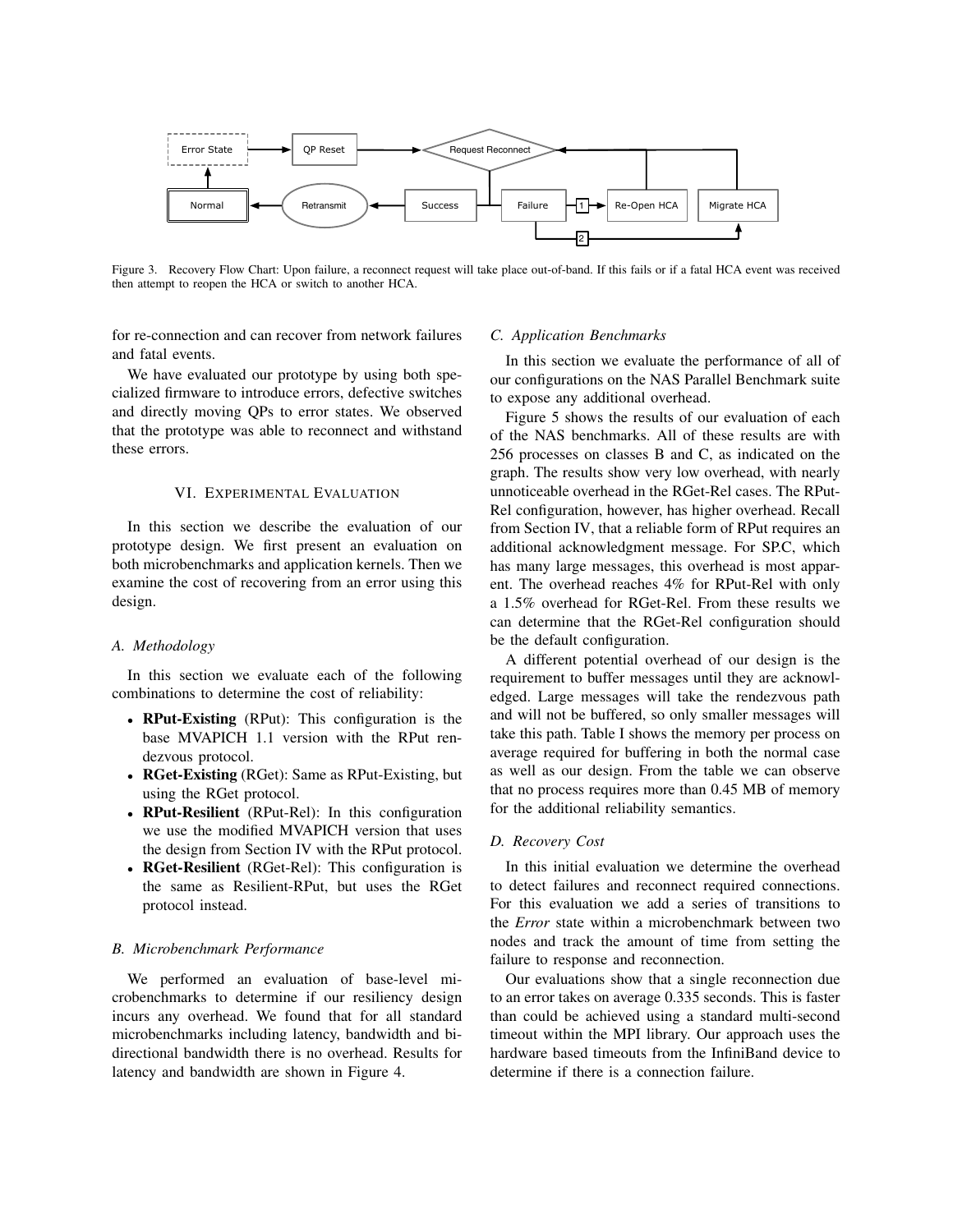





Figure 5. NAS Parallel Benchmarks Performance (256 Processes)

| Class      | BT.C      | CG.C       | FT.C      | IS.C      | LUC               | MG.C              | SP.C      |
|------------|-----------|------------|-----------|-----------|-------------------|-------------------|-----------|
| Reliable   | 3.46 MB   | 6.92 MB    | $0.07$ MB | $0.01$ MB | .65 MB            | $0.16$ MB         | 5.33 MB   |
| Normal     | 3.20 MB   | 6.48 MB    | $0.07$ MB | $0.01$ MB | .53 MB            | $0.13 \text{ MB}$ | 4.95 MB   |
| Difference | $0.26$ MB | ).44<br>MВ | $0.00$ MB | $0.00$ MB | $0.12 \text{ MB}$ | $0.03$ MB         | $0.38$ MB |

Table I COMPARISON OF AVERAGE MAXIMUM MEMORY USAGE PER PROCESS FOR MESSAGE BUFFERING

# VII. RELATED WORK

Other researchers have explored providing reliability at the MPI layer as part of the LA-MPI project [11], [12]. LA-MPI is focused on providing network faulttolerance at the host to catch potential communication errors, including network and I/O bus errors. Their reliability method works on a watchdog timer within the MPI library with a several second timeout, focusing on providing checksum acknowledgment support in the MPI library. Saltzer et al. [13] discusses the need for end-to-end reliability instead of a layered design.

The authors of this work have previous work [7], [14] providing reliability over the unreliable transports of InfiniBand, including Unreliable Connection and Unreliable Datagram. These works have not ever considered HCA failure or attempting to leverage the reliability from InfiniBand.

Other MPI designs have included support for failover